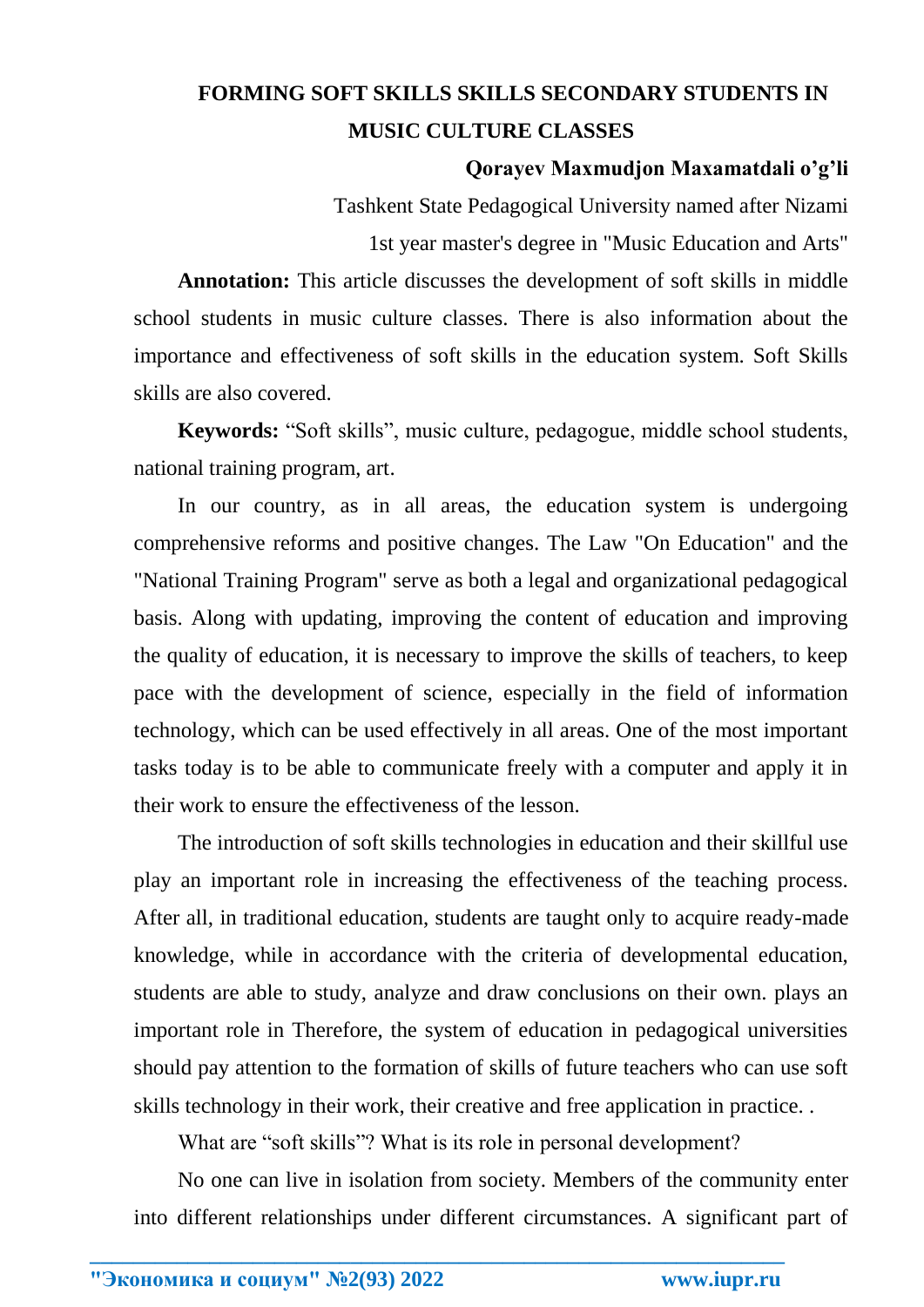this relationship is the work process. When a graduate enters the labor market, is the knowledge he or she has acquired in an educational institution sufficient for him or her to have a decent job and a successful career? Of course not. This is due to the fact that the knowledge of the disciplines taught in the educational institution is obtained through the acquisition and analysis of certain facts, databases. However, they do not fully address the issues of interpersonal relations. However, in today's globalized and market economy society, employers are focusing on the extent to which the people they hire are able to manage interpersonal relationships properly. They know that it is this feature that can help a company grow, justify customer confidence, and increase their numbers.

*Soft skills are a system of skills and competencies that are needed to organize and conduct interpersonal relationships in an accurate and purposeful manner. These skills are also called "life skills". As a person develops these skills and abilities, his personal development will increase.*

In order to achieve the quality and efficiency indicators envisaged at the crucial stage of the implementation of the National Program of Personnel Training, it is urgent to modernize the organization of the educational process and introduce its innovative forms and methods. is a topical issue. Therefore, the question of what are the objects, subjects, goals and objectives of advanced pedagogical technologies and what are the results of their application in the educational process and how they affect the improvement of the content of education in the teaching of each subject It is not in vain that The process of incredibly rapid and rapid development of science, technology and information technology, exchange technologies, in turn, requires the enrichment of education with "Soft skills" methods. So, what are the advantages of using soft skills? What are its types, structure, forms and means of organization of educational processes, how does it differ from the existing methods of teaching, what is its effectiveness and how is it monitored? it is important to understand that the readiness of every student-educator and educator to ask questions is the most important social order they are faced with and to answer these questions.

**\_\_\_\_\_\_\_\_\_\_\_\_\_\_\_\_\_\_\_\_\_\_\_\_\_\_\_\_\_\_\_\_\_\_\_\_\_\_\_\_\_\_\_\_\_\_\_\_\_\_\_\_\_\_\_\_\_\_\_\_\_\_\_\_**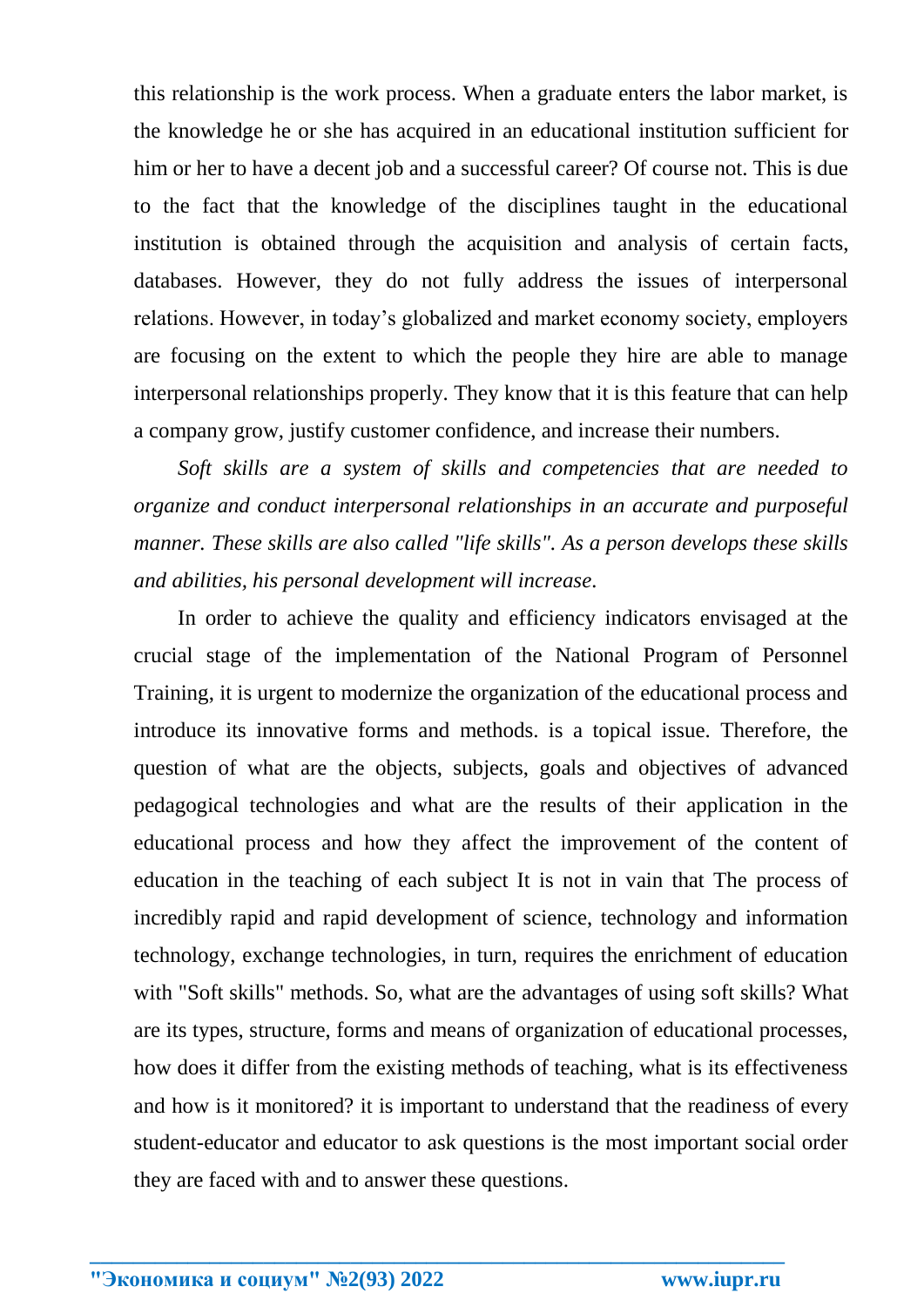The education of students in the subject of music culture in general secondary schools serves to form human spirituality. After all, it is important primarily because it shapes the level of musical culture. Culture is a broad concept as an indicator of spirituality and is one of the most controversial issues. Middle school students in general secondary education have the opportunity to develop "soft skills," which help students develop thinking, imagining, feeling, and other abilities. It should be noted that soft skills are one of the most effective pedagogical technologies in the education system. Due to the correct organization of music culture, a person develops certain musical knowledge, understanding, skills and abilities, which in turn form the musical-spiritual worldview of the individual. A person's musical culture is reflected in a set of qualities, such as ability, knowledge, skills, abilities, and appreciation of musical works, and serves as a factor of spiritual growth. Therefore, it is advisable to start with the family in the composition of this type of upbringing. This process is then improved at the secondary school, secondary special and higher levels of education. Of course, the science of music culture at school is the basis for the formation of musical culture. The course also has historical significance in the field of music with children. It is clear that only a methodology that has a solid scientific basis, has been widely applied and tested, and is constantly evolving, is effective. A music teacher needs to be aware of the unique characteristics and abilities of each class. It is known that "methodology" is a part of pedagogy, based on didactic principles, which method and method is used to carry out the educational process in accordance with the purpose and solve its general and specific tasks. For example, how to achieve the educational impact of music, how to arouse students 'interest, how to organize listening to music in primary and secondary school students, how to develop students' active comprehension skills. However, the methodology also covers specific issues. Emphasizes that in the methodology of music teaching, the educational process, like any social activity, requires systematic and scientific management

**\_\_\_\_\_\_\_\_\_\_\_\_\_\_\_\_\_\_\_\_\_\_\_\_\_\_\_\_\_\_\_\_\_\_\_\_\_\_\_\_\_\_\_\_\_\_\_\_\_\_\_\_\_\_\_\_\_\_\_\_\_\_\_\_**